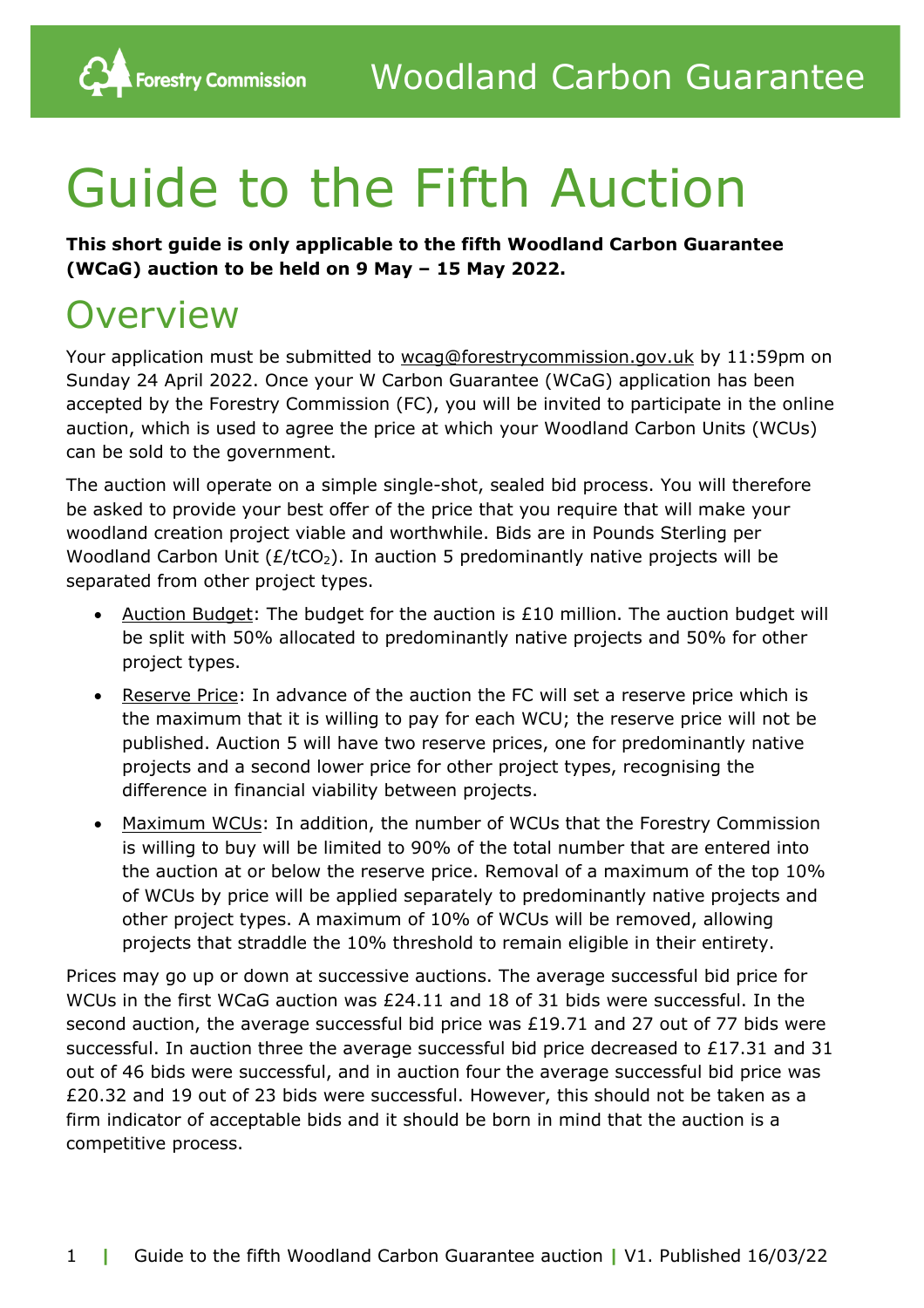

Once the auction closes, the bids will be accepted based on price (below the reserve) until the available budget has been committed and the limit of 90% WCUs is reached.

For successful bids, the price agreed at auction will be index-linked on an annual basis based on the Consumer Price Index 12-month rate in April of each year, as published by the Office of National Statistics. Index-linking begins from the Woodland Carbon Code project start date, which is the last date that trees are planted for the project and runs until the agreed verification date for each vintage of carbon.

If your bid is successful a conditional offer for a Woodland Carbon Guarantee contract will be made, the offer will be conditional on:

- 1. an EIA opinion or assessment having been sought from the Forestry Commission **within 18 months of the date of the offer letter**; and
- 2. the woodland being established and validated under the Woodland Carbon Code (WCC) **within three years of the project's registration under the Woodland Carbon Code**

The EIA opinion or assessment can be via either a grant application to the Forestry Commission for woodland creation that includes EIA data requirements, or completion and submission of an EIA enquiry form. This timeline may be extended in extenuating circumstances at the discretion of the Forestry Commission.

Please note that the Woodland Carbon Code look up tables are being reviewed and revised. To find out more about how this may impact modelling carbon projections please visit the future developments section of the [Woodland](https://www.woodlandcarboncode.org.uk/standard-and-guidance/3-carbon-sequestration/3-3-project-carbon-sequestration#futuredevelopments) Carbon Code website.

# How the auction works

#### Reverse auctions

Typically, auctions are held to sell items to the highest bidder, so bidding starts at a low price and increases until the auction closes or only one bidder remains. However, in WCaG, where the Government is looking to buy items (in this case sequestered carbon) rather than sell them, it is the lower bids rather than the higher ones that will be successful. This is known as a reverse auction.

#### Reserve price

To ensure that the Government does not over-pay for the WCUs that it buys, it will set a reserve price for the auction, which is the maximum price that it is willing to pay. The reserve price will not be published as this will help to ensure that participants only bid for money that they require to make their projects financially viable.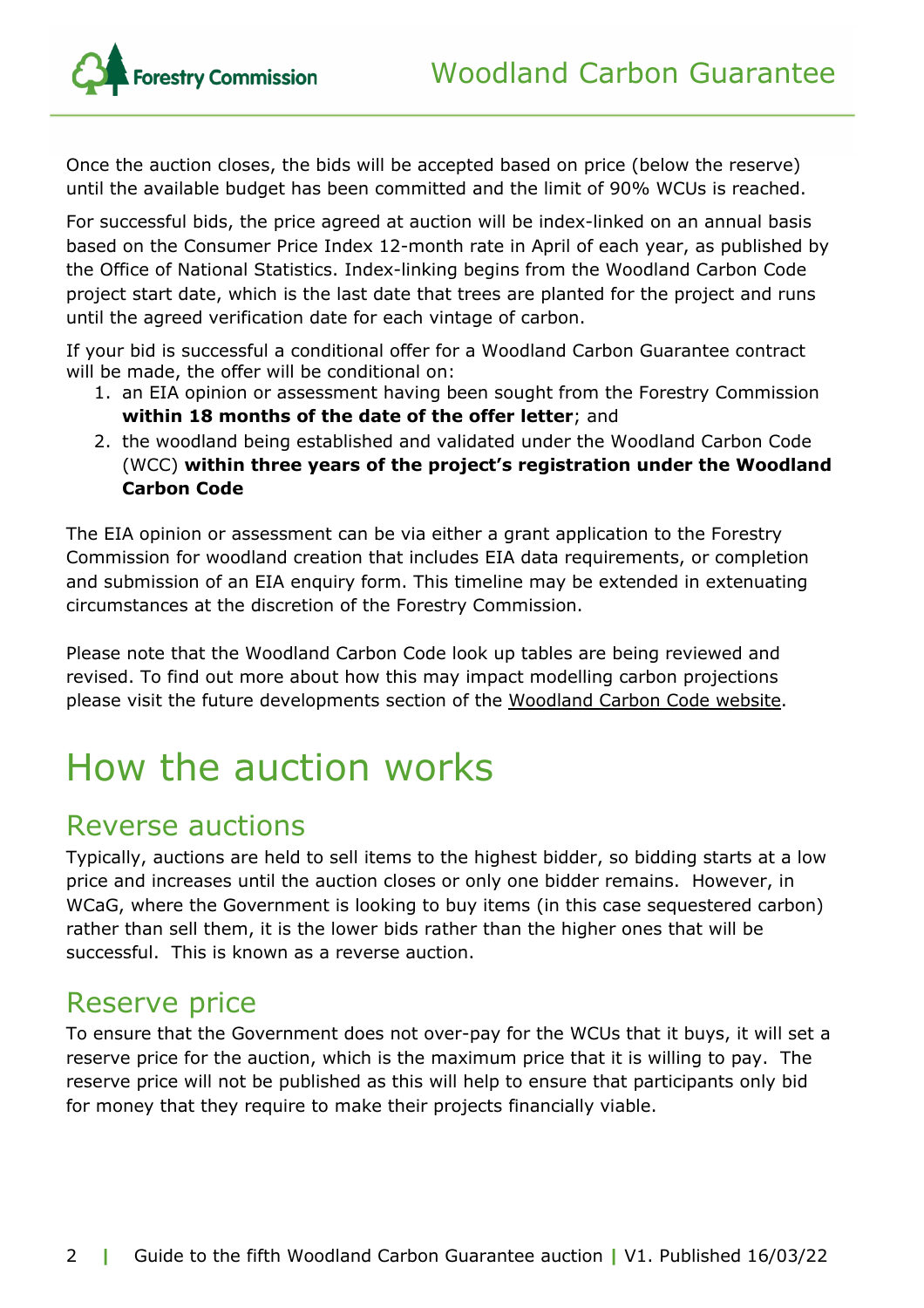

#### Ensuring competition

To be effective an auction must generate competition between the participants. This is usually achieved by limiting the supply of the item(s) that are in the auction; so, for example there might only be one item for sale and all the participants are competing to buy it.

For the fifth WCaG auction the Forestry Commission will be limiting both the total money that is available (the budget) as well as capping its purchase of WCUs below the total quantity of WCU bids. This will ensure that there is genuine competition between participants whilst still allowing for different types of woodland project to bid for support that they require. The budget for the auction is  $£10$  million and the number of WCUs that the Government is willing to buy is limited to 90% of the total number that are entered into the auction below the reserve price. Noting that in the fifth auction the budget will be split equally 50/50% between both project types and the 90% limit applied separately to each group.

## Fifth auction design

50% of the available budget for the fifth auction will be allocated to 'predominantly native woodland' projects. Applicants will be asked to confirm whether their proposal complies with the following definition of 'predominantly native woodland':

- At least 60% of the net area proposed for planting comprises 'native woodland' as defined by the Ancient and Native [Woodland](https://www.gov.uk/government/publications/managing-ancient-and-native-woodland-in-england) Practice Guide, which requires that:
	- $\circ$  a minimum of 80% of the canopy comprises native species, of which up to 20% may be 'near native' or naturalised species, planted in a design that is sympathetic to native woodland.
	- $\circ$  Up to 20% other species planted in a design that is sympathetic to native woodland.
- Up to 40% of the net area for planting can consist of other woodland types.

50% of the budget will be allocated to 'other' woodland types.

## **Species**

See appendix 1 for a list of eligible species that can be included within your application to the Woodland Carbon Guarantee (please note that this list is currently under review with Forest Research). We may accept applications where the planting mix has up to 15% of species whose performance when grown in England is currently not proven (species not listed in appendix 1). The use of such species will be at the discretion of the FC.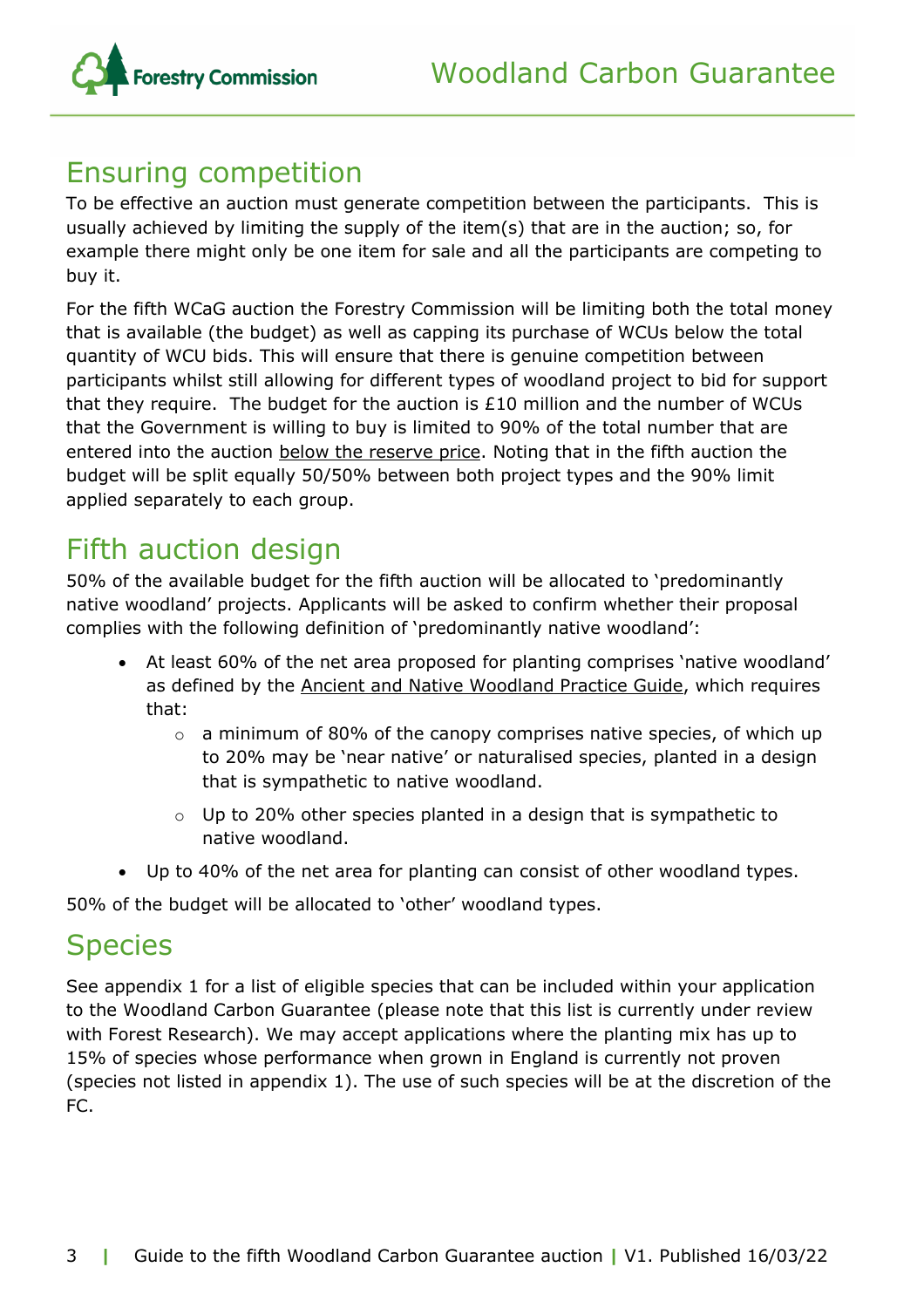

## Determining successful bids

The diagram overleaf indicates how the reserve price, budget, and the maximum number of WCUs are combined to determine which bids are successful.

### How to bid in the auction

Detailed information on how to place a bid in the auction, including a printable guide and an online video, are available from the auction site at: [https://wcag.naturebid.org.uk/.](https://wcag.naturebid.org.uk/)

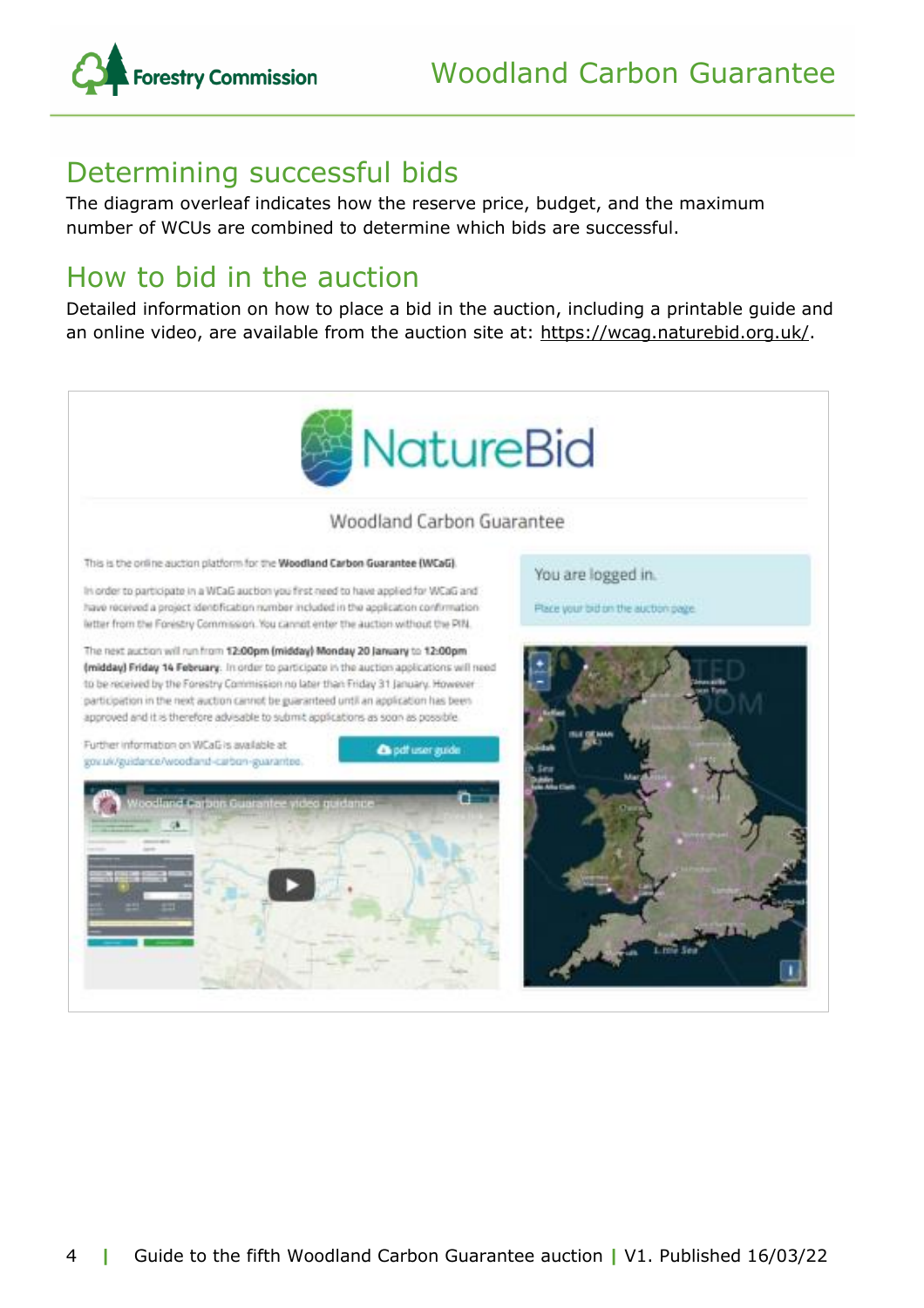

# Determining Successful Bids

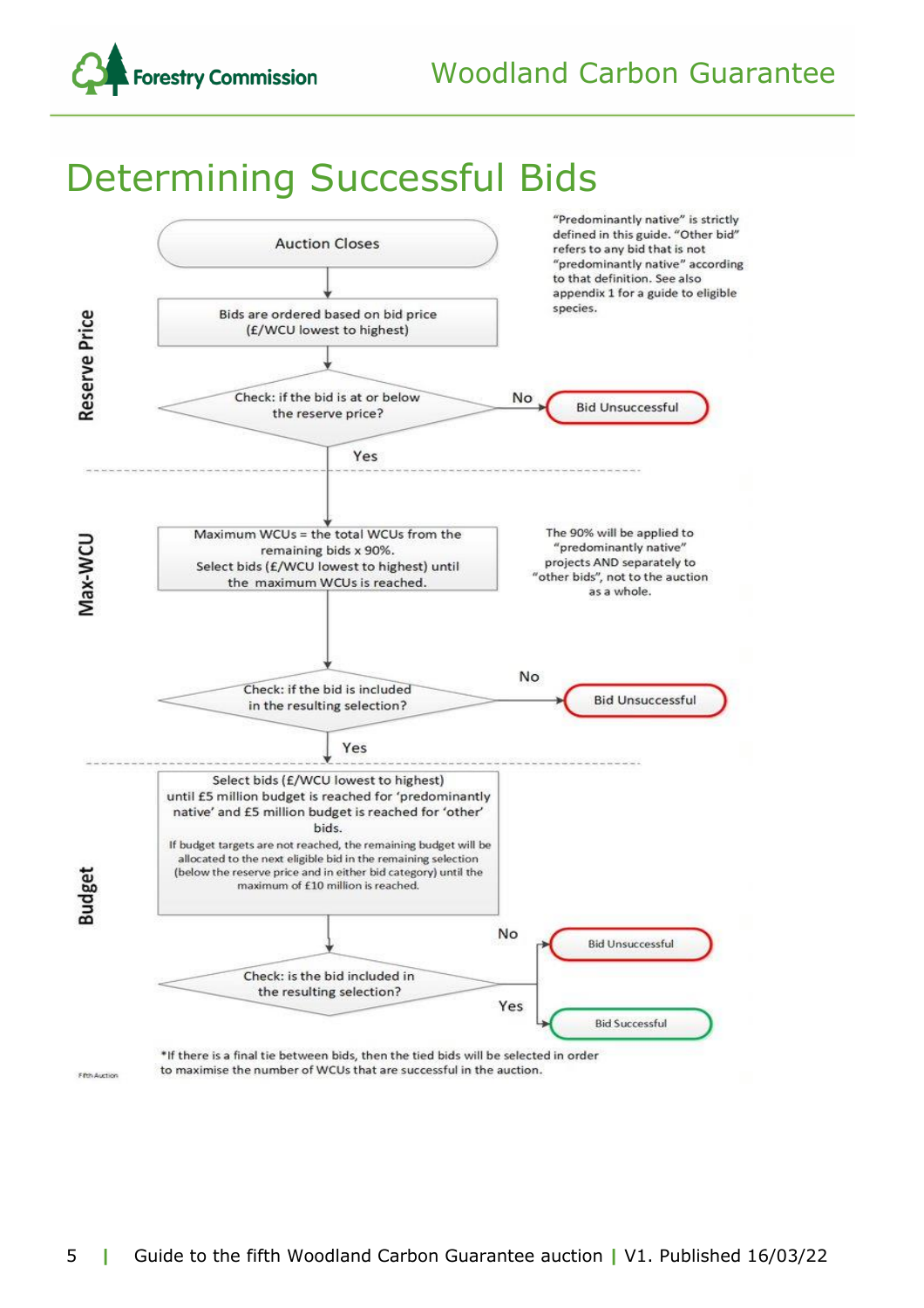

# Appendix 1 - Native, Principal and Secondary species

The species in tables 1, 2 and 3 can be used without restriction for a WCaG application, subject to the usual site-specific factors, plant health issues and UKFS requirements.

#### **Table 1 - Native species**

\*Denotes plant health issue

WS – woody shrub

| <b>Common name</b>  | <b>Latin name</b>                |
|---------------------|----------------------------------|
| Field maple         | Acer campestre                   |
| Common alder        | Alnus glutinosa                  |
| Silver birch        | Betula pendula                   |
| Downy birch         | Betula pubescens                 |
| Box (ws)            | <b>Buxus sempervirens</b>        |
| Hornbeam            | Carpinus betulus                 |
| Dogwood (ws)        | Cornus spp.                      |
| Hazel               | Corylus avellana                 |
| Midland hawthorn    | Crataegus laevigata              |
| Hawthorn            | Crataegus monogyna               |
| Spurge laurel (ws)  | Daphne laureola                  |
| Spindle (ws)        | Euonymus europaeus               |
| <b>Beech</b>        | Fagus sylvatica                  |
| Common ash*         | Fraxinus excelsior*              |
| Holly               | Ilex aquifolium                  |
| Common juniper      | Juniperus communis               |
| Wild privet (ws)    | Ligustrum vulgare                |
| Crab apple          | Malus sylvestris                 |
| <b>Black poplar</b> | Populus nigra subsp. betulifolia |
| Grey poplar         | Populus x canescens              |
| Aspen               | Populus tremula                  |
| Wild cherry         | Prunus avium                     |
| <b>Bird cherry</b>  | Prunus padus                     |
| Blackthorn          | Prunus spinosa                   |
| Sessile oak         | Quercus petraea                  |
| Pedunculate oak     | Quercus robur                    |
| Purging buckthorn   | Rhamnus cathartica               |
| Eared willow (ws)   | Salix aurita                     |
| White willow        | Salix alba                       |
| Goat willow         | Salix caprea                     |
| Grey willow         | Salix cinerea                    |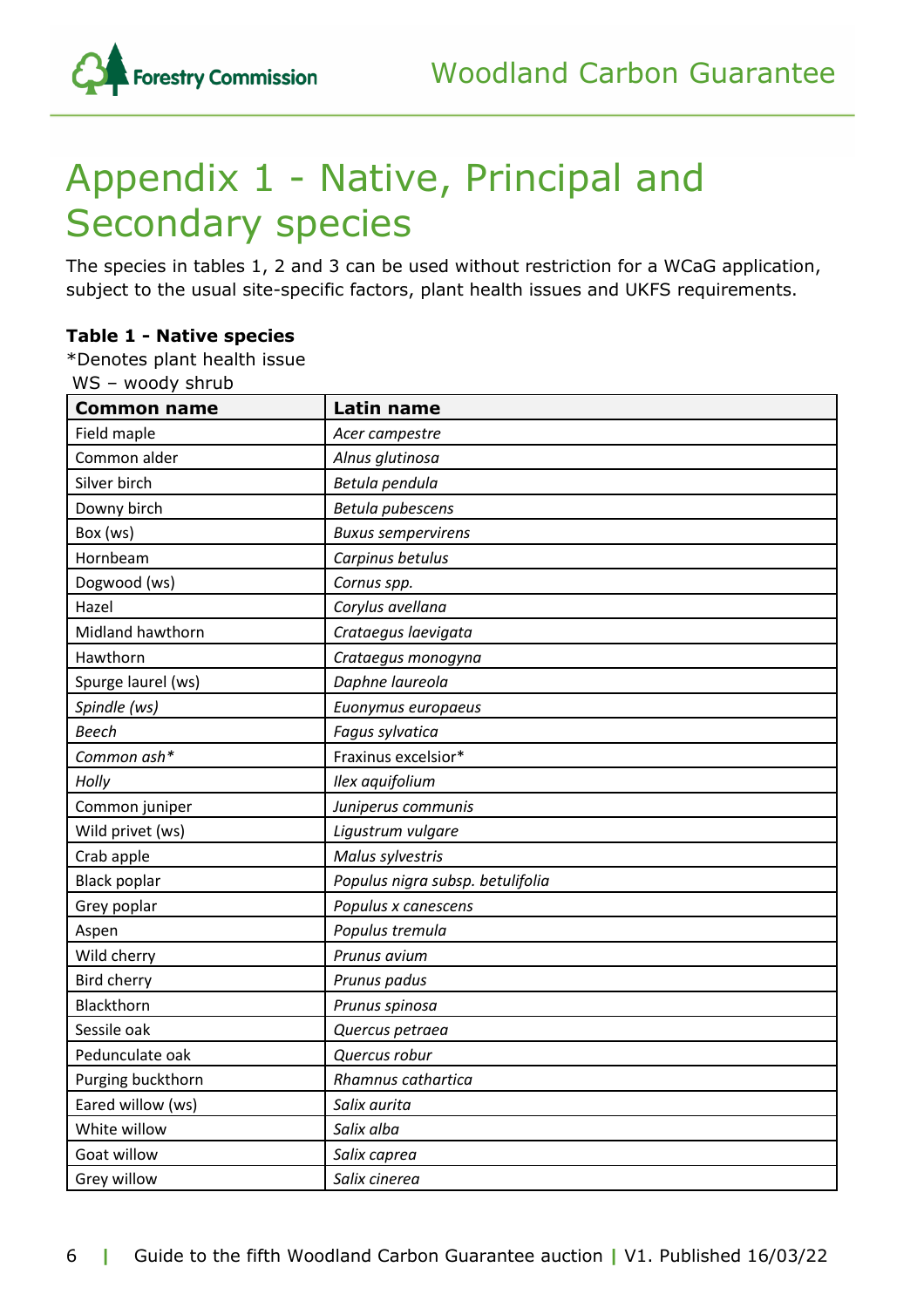

| Crack willow        | Salix fragilis     |
|---------------------|--------------------|
| Bay willow          | Salix pentandra    |
| Purple willow (ws)  | Salix purpurea     |
| Almond willow (ws)  | Salix triandra     |
| Osier (ws)          | Salix viminalis    |
| Elder               | Sambucus nigra     |
| Common whitebeam    | Sorbus aria        |
| Rowan               | Sorbus aucuparia   |
| Wild service-tree   | Sorbus torminalis  |
| Yew                 | Taxus baccata      |
| Small-leaved lime   | Tilia cordata      |
| Large-leaved lime   | Tilia platyphyllos |
| Wych elm*           | Ulmus glabra*      |
| Small leaved elm    | <b>Ulmus minor</b> |
| English elm         | Ulmus procera      |
| Wayfaring tree (ws) | Viburnum lantana   |
| Guelder rose (ws)   | Viburnum opulus    |

#### **Table 2 – Principal species**

| <b>Species - Common name</b> | <b>Species - Latin name</b>   |
|------------------------------|-------------------------------|
| Grand fir                    | Abies grandis                 |
| Noble fir                    | Abies procera                 |
| Sycamore                     | Acer pseudoplatanus           |
| Sweet chestnut               | Castanea sativa               |
| Hybrid larch*                | Larix × marschlinsii*         |
| European larch*              | Larix decidua*                |
| Japanese larch*              | Larix kaempferi*              |
| Norway spruce                | Picea abies                   |
| Sitka spruce                 | Picea sitchensis              |
| Lodgepole pine               | Pinus contorta var. latifolia |
| Corsican pine*               | Pinus nigra subsp. Laricio*   |
| Scots pine                   | Pinus sylvestris              |
| Poplar spp. and hybrids*     | Populus spp. and hybrids*     |
| Douglas-fir                  | Pseudotsuga menziesii         |
| Western red cedar            | Thuja plicata                 |
| Western hemlock              | Tsuga heterophylla            |

#### **Table 3 – Secondary species**

| Species - Common name | Species - Latin name |
|-----------------------|----------------------|
| European silver fir   | Abies alba           |
| Pacific silver fir    | Abies amabilis       |